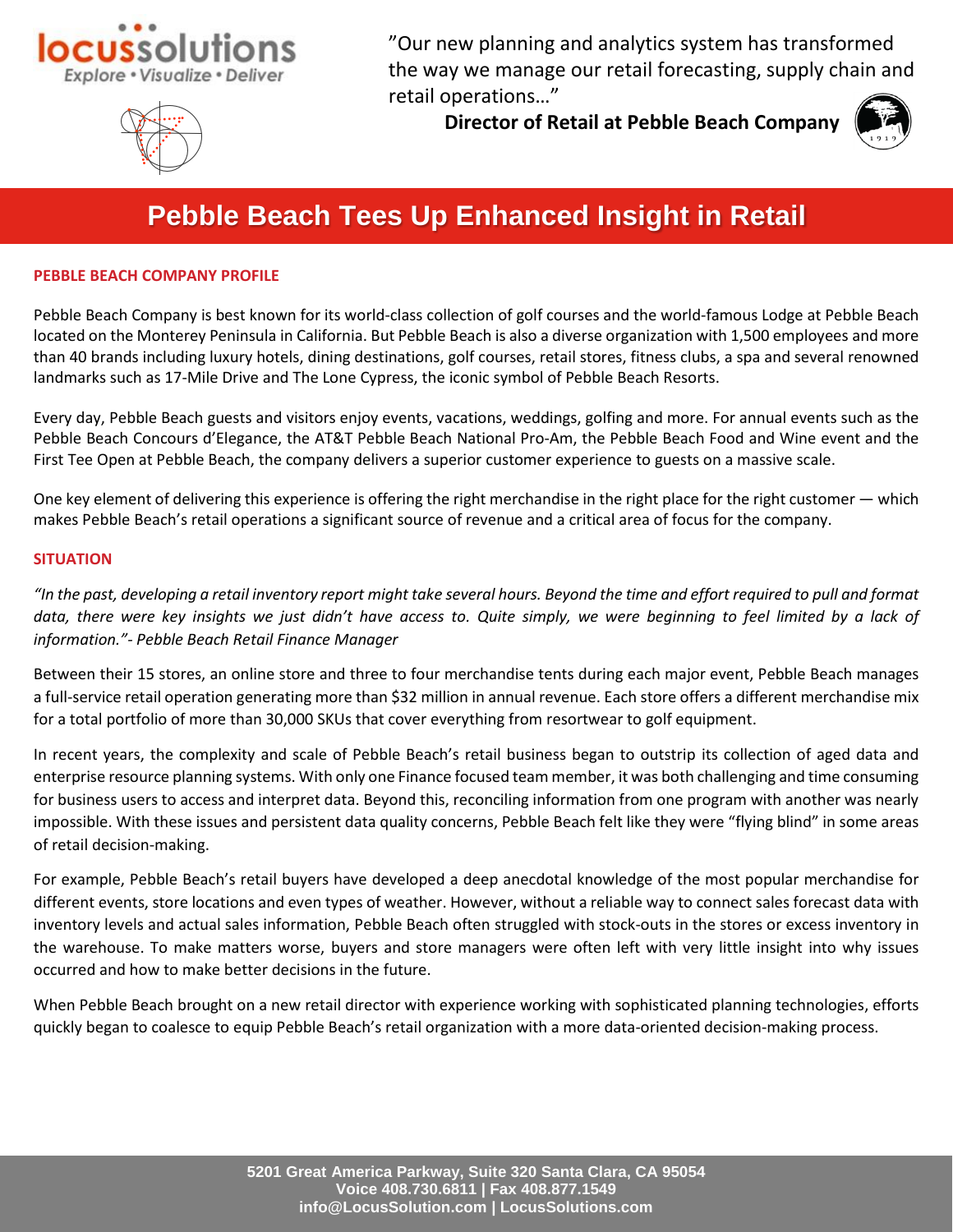## **CHALLENGE**

*"In the retail world, being quick and nimble is essential. When it comes to a product decision or a margin decision, waiting a few days to gather data can make that decision obsolete — the customer or the opportunity is already gone." – Director of Retail at Pebble Beach Company*

Like many companies with a set of legacy data systems, Pebble Beach was concerned about the resource demands and operational interruption that a comprehensive replacement of their technologies might require. But Pebble Beach also knew they *needed* to make a change.

One of the underlying reasons for this change is that Pebble Beach plans to drive 3-5 percent retail growth primarily through its existing stores, which means that every store needs to be driving topline revenue and effectively managing expenses. The company estimated that if they could reduce stock-outs by just 0.5 percent on even a flat revenue basis, the benefits would outweigh the cost of implementing a new technology solution.

The company's motivation to create a cultural shift toward data orientation was further enhanced by plans to host the USGA 2018 U.S. Amateur and 2019 U.S. Open Championships at Pebble Beach Golf Links. To effectively welcome and serve the hundreds of thousands of visitors that will attend these events, Pebble Beach had to begin working smarter and faster in the retail arena.

## **SOLUTION**

*"Our new planning and analytics system has transformed the way we manage our retail forecasting, supply chain and retail operations. We have reduced store stock-outs and increased retail revenues but most importantly we are now able to ensure that guests can connect with merchandise that perfectly enhances their Pebble Beach experience." - Director of Retail at Pebble Beach Company*

To create a solution to their data and planning issues, Pebble Beach defined a specific set of criteria:

- Ability to leverage existing systems, while improving connectivity and addressing data quality issues
- Simple, consistent access to data, whether users are on-site or traveling
- Accessible data presentation in dashboard formats useful to senior leaders
- Strong education and change management resources to ensure successful adoption

After reviewing several technology options, Pebble Beach selected **IBM Planning Analytics**. But Pebble Beach's retail team knew that they also needed a partner to ensure successful implementation, and they called upon Locus Solutions. Together, Pebble Beach and Locus Solutions were able to home in on the biggest areas of need and identify a way to make fast, incremental progress.

Locus Solutions helped Pebble Beach to see that they could enable their existing systems to communicate with one another by implementing **IBM Planning Analytics on the cloud**. IBM Planning Analytics offers the type of collaborative planning, forecasting and analysis Pebble Beach needed while also providing an accessible Excel-based interface that allows for faster user training and onboarding. With the cloud-based service, Pebble Beach can dedicate server resources to other functions and enable their IT team to focus on priority initiatives instead of server administration and monitoring.



PEBBLE BEACH COMPANY

**5201 Great America Parkway, Suite 320 Santa Clara, CA 95054 Voice 408.730.6811 | Fax 408.877.1549 info@LocusSolution.com | LocusSolutions.com**